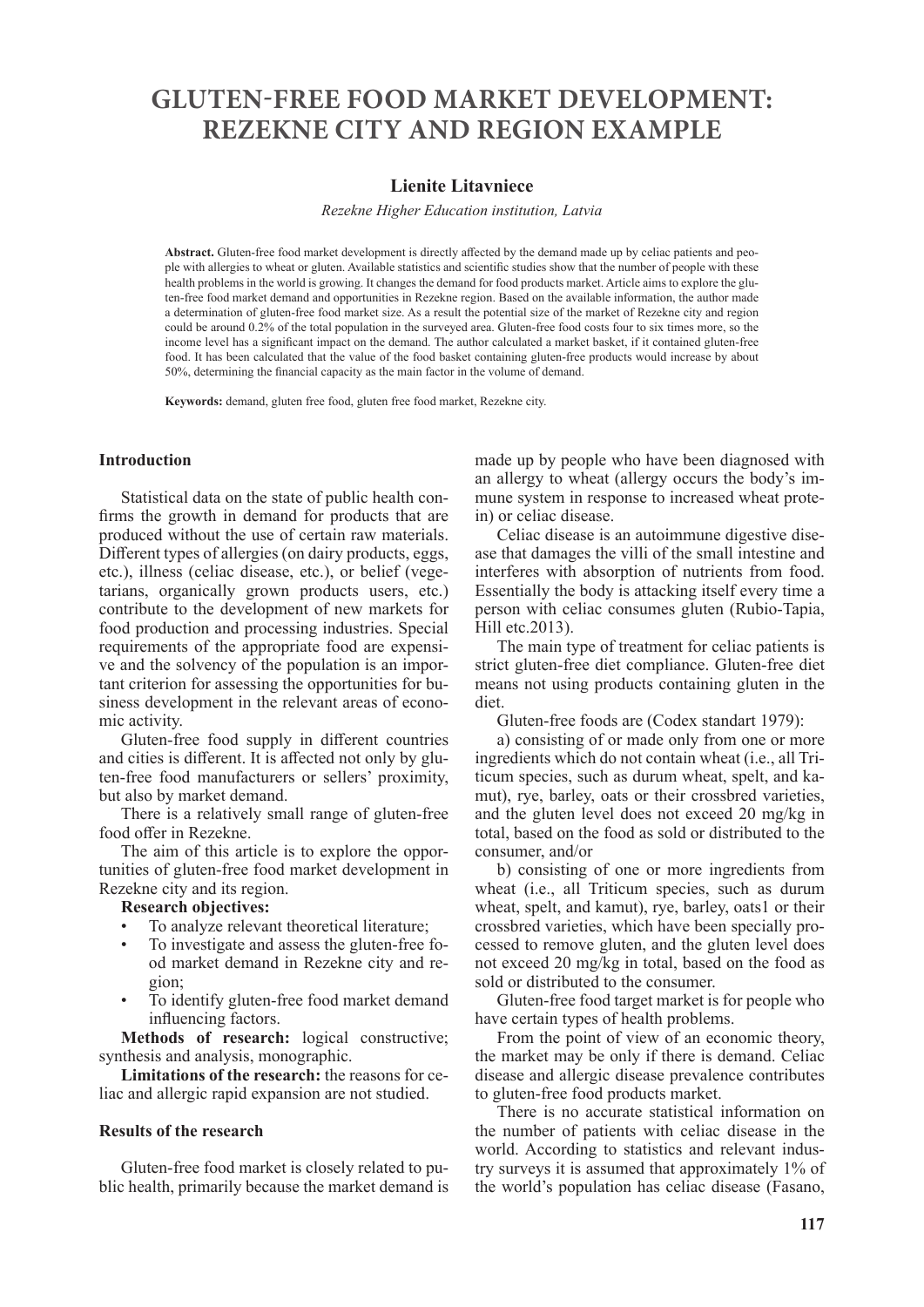2014). For all that there are no records of these patients, scientists using statistical modeling and forecasting methods consider that the actual number of patients with celiac disease is higher and varies by country of the world (Picture 1.).



*Picture 1. The epidemiology and geography of modern celiac disease (Catasi 2014)*

Picture 1. shows that in Brazil and Germany the number of celiac patients is less than 1%, but in some countries - Mexico, India, Finland and Sweden, Western Sahara is more than 1%. According to scientists, this number is related to Both Genetic and Environmental Factors affecting differences in the prevalence of celiac disease. Studies show that in Europe, the USA and elsewhere celiac disease has increased as much as four times in the last 30 years.

In general, also in Latvia there is no accurate statistical information on the number of patients with celiac disease to help pinpoint the target market size and forecast the demand. Benefit is given to celiac patients under 24 years of age in Latvia. Thus, the information from the State Social Insurance Agency can be considered as the only official information that reflects the number of celiac patients under age of 24 years (Picture 2).



*Picture 2. Number of celiac beneficiaries in Latvia, Rezekne and region 2010 -2015. (developed by the author at the SSIA data)*

Number of celiac of beneficiaries in Latvia changes every year, and in the period from 2010 to 2015 it has increased by approximately 13.6%. Celiac beneficiary number in Rezekne and Rezekne region increased by around 17%(45 people) in 2015 compared to 2010. This is the evidence of glutenfree food market relevance in this region. Celiac disease increase in the surveyed area is larger than that in Latvia

In order to determine the approximate size of the target market of Rezekne city and Rezekne region, the author carried out the calculations based on the available information.

Celiac beneficiary number of Rezekne city and Rezeknes county accounts for about 0.08% of all loyal citizens.

Scientists of The National Institute for Health and Care Excellence (2009) consider that between 4.5 and 12% of people who have the first degree relatives with celiac disease also suffer from the disease. This claim can be used to try to determine the gluten-free food products target market size of the studied territory. According to the Civil law 207. point the first-degree relatives are parents, grandparents, children, grandchildren, etc. Taking into account that the information available to the author is on people under 24 years of age, it was assumed that each beneficiary celiac disease attacks about 5 first-degree relatives. The result is that the number of patients with celiac disease to the existing 45 will increase by 10 to 27 people, creating a total number of celiac patients from 0.1 up to 0.13%.

The second group of individuals, who make up the demand for gluten-free foods are the people who suffer from the modern urban world disease allergy, and its prevalence, is increasing. There are no accurate statistics on the number of people who are allergic. Medical-related scientific research carried out calculations which show that at least 8% of the world's population has one of the allergies. Based on this assumption, the approximate number of people who have an allergy in the surveyed area is 4587 people. There are no accurate statistics on the prevalence of certain types of allergies. Since the European Union regulation sets out 14 food allergens, but still there are many and various household allergies. In this study, the author will assume that the number of people with allergies to wheat and gluten accounts for about 1% of the 4587 people.

The result is that the potential demand for gluten-free foods in the surveyed area could build 0.17% to 0.2% of the number of people.

Gluten-free foods cost four to six times more compared to ordinary food (Missbach, 2015; Giménez-Bastida, 2015). The author thinks that gluten-free food prices are influenced by:

Raw material types. Most manufacturers use natural raw materials (from ecological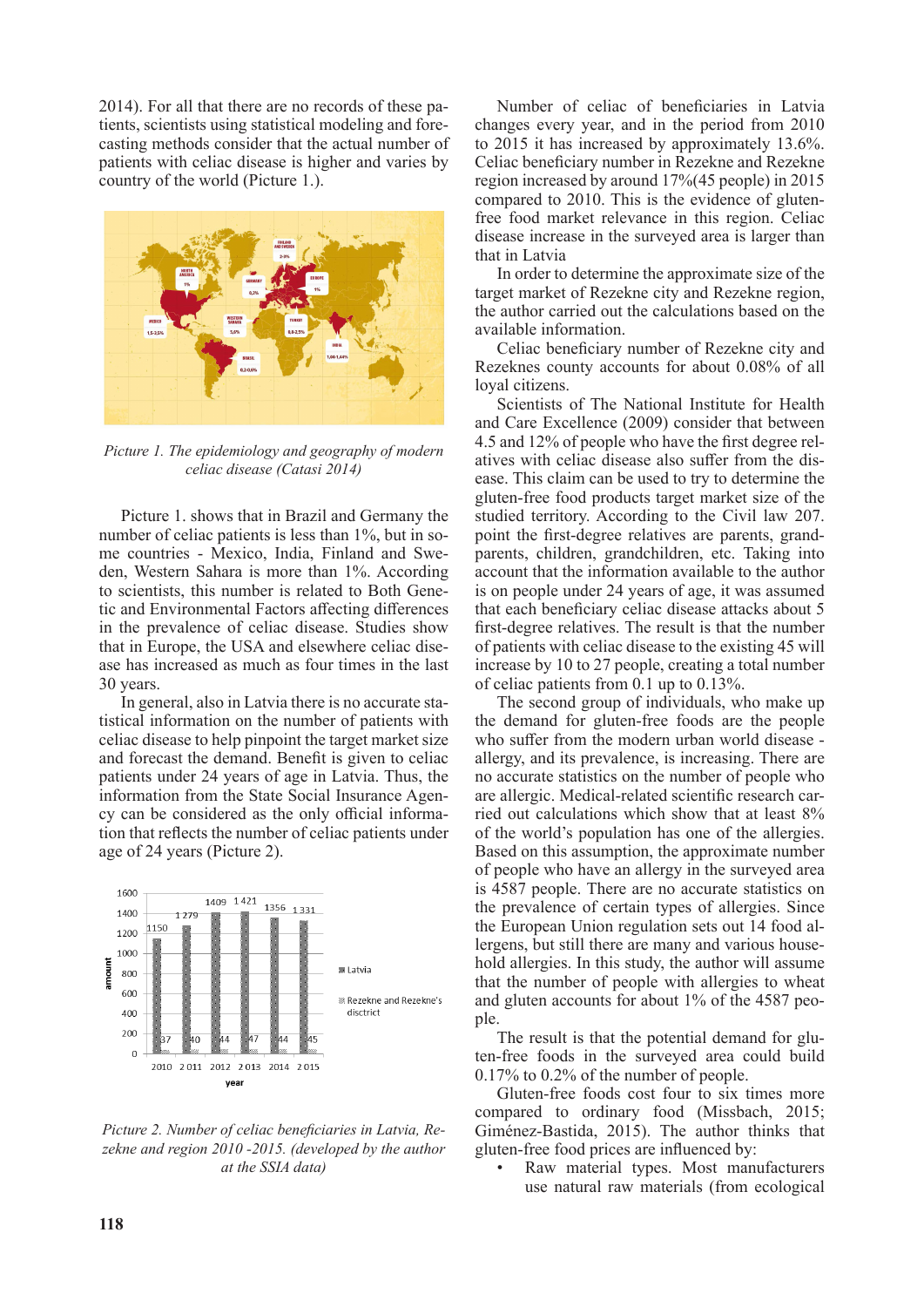farms; do not use genetically modified organisms), respectively, are relatively more expensive inputs.

- The regulatory requirements. The legislation sets out the requirements that must be obeyed by gluten-free food manufacturers in various technological production stages. Observance of specified costs (e.g., control, gluten-containing product separation, etc.), that raises the cost of the final product.
- There are no substitutes. Gluten-free food products target market is for people who have celiac disease or an allergy to gluten. Gluten-free foods are not substitutes.

The author carried out a household consumption basket analysis, adapting it to gluten-free food consumption basket. According to statistics, food and non-alcoholic drinks in household consumption basket make about 28%. The calculations are made assuming that the adoption of gluten-free foods pays four to six times more expensive.

*Table 1 . Household consumption expenditure on food per household member per month (EUR) 2013 annual data (calculations made by the author)*

|                                                                   | Standard | Gluten freefood |           |
|-------------------------------------------------------------------|----------|-----------------|-----------|
|                                                                   | food     | 4 times         | 6 times   |
|                                                                   |          | expensive       | expensive |
| Expenditure<br>on food and<br>non-alcoholic<br>beverages          | 84.84    | 144.72          | 184.64    |
| Food                                                              | 79.11    |                 |           |
| bread and<br>cereal products                                      | 11.76    | 47.04           | 70.56     |
| meat                                                              | 19.47    |                 |           |
| $\n  f$                                                           | 3.96     |                 |           |
| milk, cheese<br>and eggs                                          | 15.23    |                 |           |
| oil and fats                                                      | 3.00     |                 |           |
| fruit and<br>berries,                                             | 6.37     |                 |           |
| vegetables                                                        | 11.11    |                 |           |
| potatoes                                                          | 2.08     |                 |           |
| sugar, honey,<br>jam, chocolate<br>and other<br>sweets            | 5.91     | 23.64           | 35.46     |
| other foods                                                       | 2.29     | 9.16            | 13.74     |
| Soft drinks                                                       | 5.73     |                 |           |
| coffee, tea and<br>cocoa                                          | 3.30     |                 |           |
| mineral<br>water, soft<br>drinks, fruit<br>and vegetable<br>juice | 2.43     |                 |           |

The latest available figures show that in 2013 the expenditure on food per household member amounted to 79.11 EUR. Calculation is performed only in those food groups – bread and cereal products, other sweets, other foods, whichdirectly have possible gluten-containing products. In the case of strict gluten-free diet one should focus on the product composition, as a result, relatively more expensive products must be selected. But despite this, the author did not take into account in her calculations The result is that the expenditure per household member per month is increasing from 41% to 54%.

Author's calculations show that by taking into account only the three food items, the monetary value has increased by an average of 50%.

Potential customers' financial capabilities significantly influence gluten-free food market demand. Latvian celiac patients under 24 years of age are given allowance of 106 EUR, relatively in Czech Republic the allowance is 120 EUR and 137 EUR in Denmark (in both countries paid up to 18 years of age). In Europe the biggest support for celiac disease patients is in Norway, where the allowance amount is from 126 to 243 EUR and there is no age limit.

Author's calculations show that the value of food basket is from 26% to 42% higher than the national allowance granted to the celiac patients. State aid is not intended for people who are allergic to wheat or gluten. This means that the opportunity to follow gluten-free diet is dependent on the severity of the disease and financial possibilities of these people.

# **Conclusions**

- 1. Planned market demand determination is crucial to the number of potential customers and their financial capabilities.
- 2. There is no precise information about the number of people with celiac disease and an allergy to wheat or gluten in Rezekne city and region, but according to the author's calculations, their number could be 0.2% of the total number of people in the surveyed area. Taking in to account the celiac and allergy prevalence trends, it can be asserted that the demand for gluten-free foods is growing.
- 3. Gluten-free food prices are on average four to six times higher than ordinary products. Researched area is located in Latgale, which is one of the regions with the worst socio-economic indicators in Latvia. This means that the product price significantly impacts on demand. In the author's view, preference will be given to relatively less expensive gluten-free products. It is an opportunity for local producers to develop gluten-free food market supply, which would be less expensive than goods that are imported.